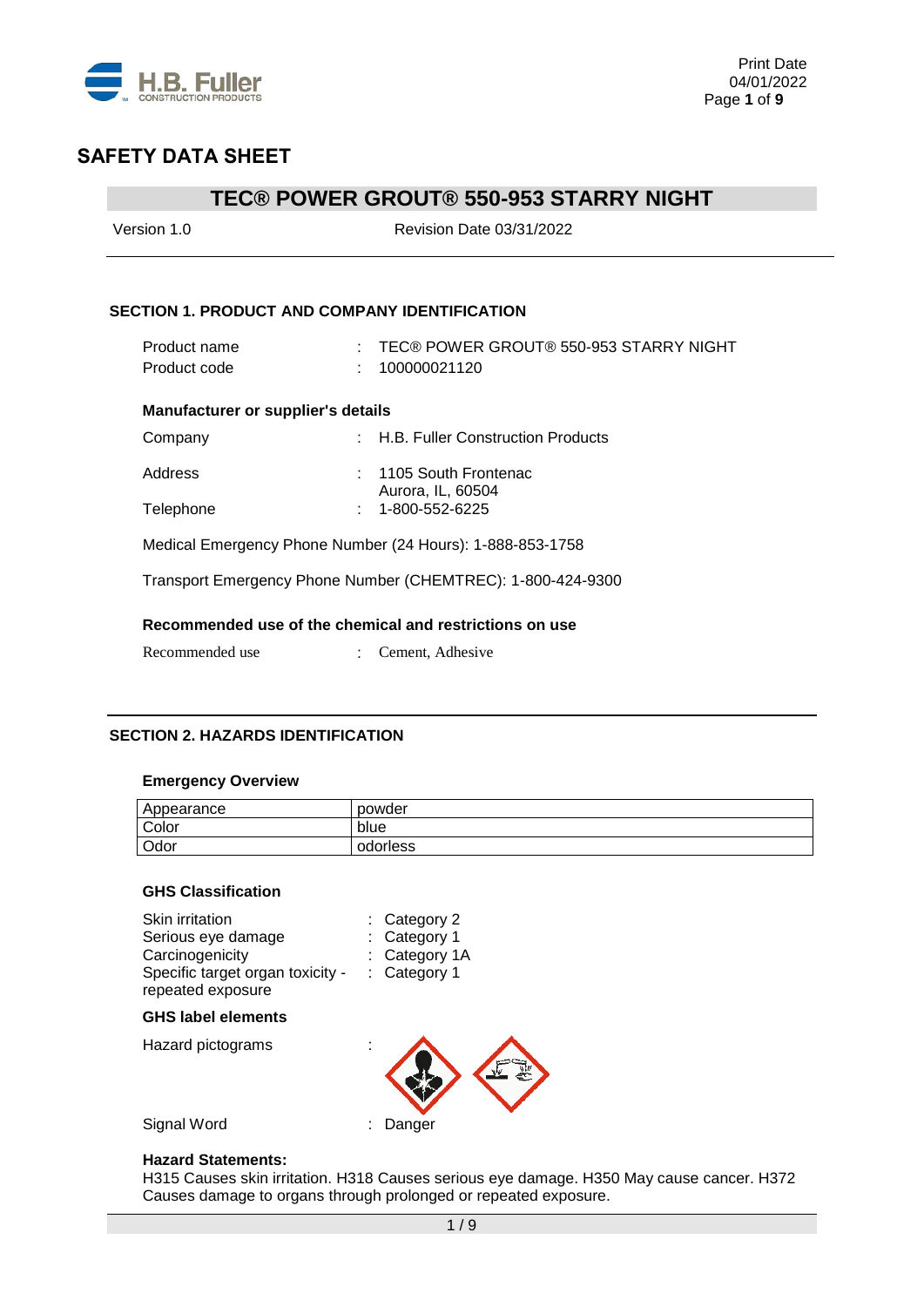

### **TEC® POWER GROUT® 550-953 STARRY NIGHT**

Version 1.0 Revision Date 03/31/2022

#### **Precautionary Statements:**

**Prevention:** P201 Obtain special instructions before use. P202 Do not handle until all safety precautions have been read and understood. P260 Do not breathe dust. P264 Wash skin thoroughly after handling. P270 Do not eat, drink or smoke when using this product. P280 Wear protective gloves/ protective clothing/ eye protection/ face protection.

**Response:** P302 + P352 IF ON SKIN: Wash with plenty of soap and water. P305 + P351 + P338 + P310 IF IN EYES: Rinse cautiously with water for several minutes. Remove contact lenses, if present and easy to do. Continue rinsing. Immediately call a POISON CENTER/ doctor. P308 + P313 IF exposed or concerned: Get medical advice/ attention. P332 + P313 If skin irritation occurs: Get medical advice/ attention. P362 Take off contaminated clothing and wash before reuse. **Storage:** P405 Store locked up.

**Disposal:** P501 Dispose of contents/ container to an approved waste disposal plant.

#### **Potential Health Effects**

| <b>Carcinogenicity:</b> |                                                                                                                             |            |
|-------------------------|-----------------------------------------------------------------------------------------------------------------------------|------------|
| <b>IARC</b>             | Group 1: Carcinogenic to humans                                                                                             |            |
|                         | quartz $(SiO2)$                                                                                                             | 14808-60-7 |
| <b>OSHA</b>             | No component of this product present at levels greater than or<br>equal to 0.1% is on OSHA's list of regulated carcinogens. |            |
| <b>NTP</b>              | Known to be human carcinogen                                                                                                |            |
|                         | quartz $(SiO2)$                                                                                                             | 14808-60-7 |

#### **SECTION 3. COMPOSITION/INFORMATION ON INGREDIENTS**

Substance / Mixture : Mixture

#### **Hazardous ingredients**

| Chemical name                                      | CAS-No.    | Concentration [%] |
|----------------------------------------------------|------------|-------------------|
| Cement, alumina, chemicals                         | 65997-16-2 | $30 - 50$         |
| quartz (SiO2)                                      | 14808-60-7 | $30 - 50$         |
| plaster of Paris                                   | 26499-65-0 | $5 - 10$          |
| calcium carbonate                                  | 471-34-1   | $5 - 10$          |
| Actual concentration is withheld as a trade secret |            |                   |

#### **SECTION 4. FIRST AID MEASURES**

| General advice | : In the case of accident or if you feel unwell, seek medical<br>advice immediately.                                                             |
|----------------|--------------------------------------------------------------------------------------------------------------------------------------------------|
| If inhaled     | : If inhaled<br>Remove person to fresh air. If signs/symptoms continue, get<br>medical attention.<br>Oxygen or artificial respiration if needed. |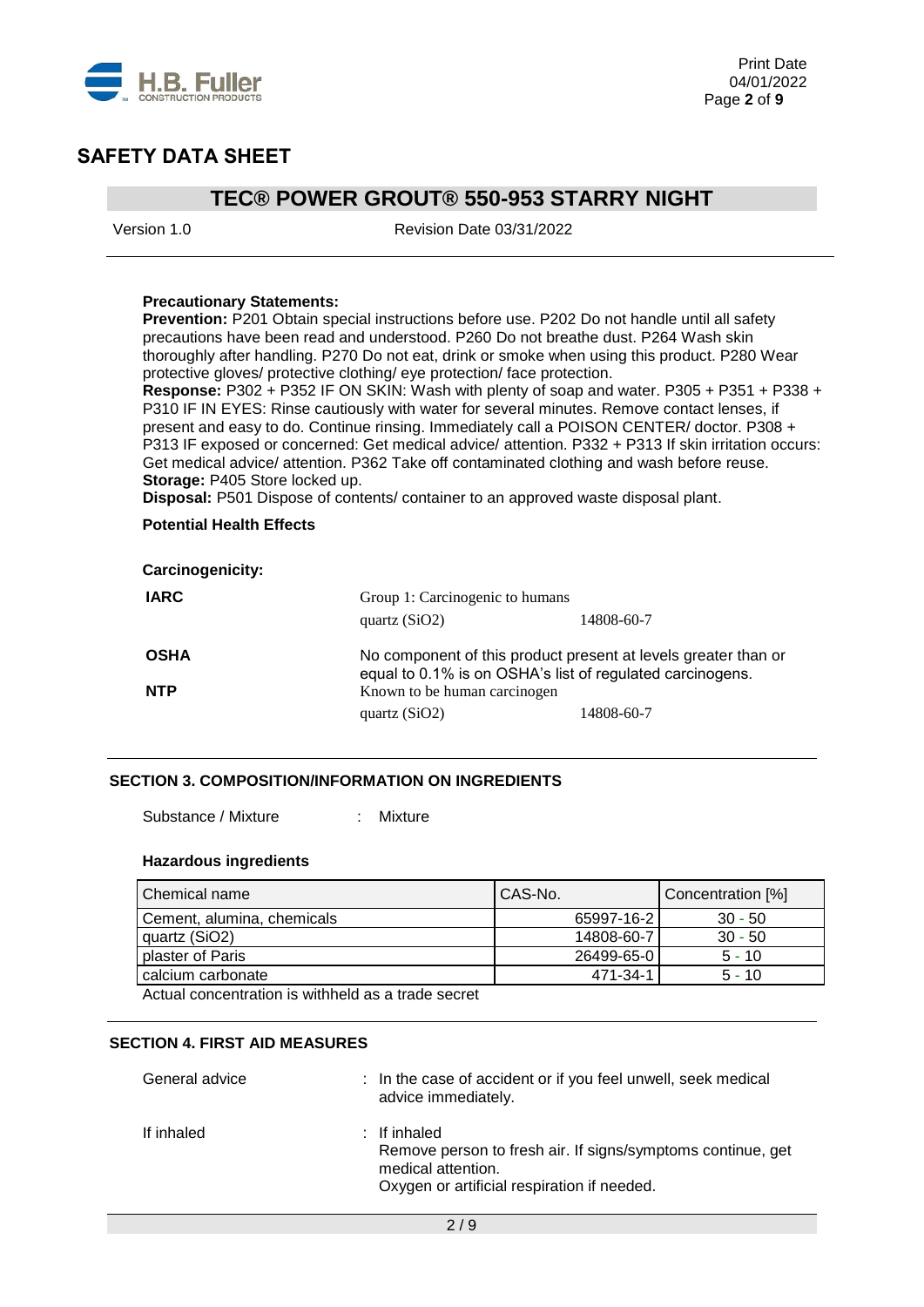

# **TEC® POWER GROUT® 550-953 STARRY NIGHT** Version 1.0 Revision Date 03/31/2022 In case of skin contact : Wash off with soap and water. Remove contaminated clothing. If irritation develops, get medical attention. In case of eye contact : Flush eyes with water at least 15 minutes. Get medical attention if eye irritation develops or persists. If swallowed : Do not induce vomiting. Seek medical attention if symptoms develop. Provide medical care provider with this SDS. If conscious, drink plenty of water.

Never give anything by mouth to an unconscious person.

### **SECTION 5. FIRE-FIGHTING MEASURES**

| Suitable extinguishing media                                          | : Use water spray, alcohol-resistant foam, dry chemical or<br>carbon dioxide.                                                                                                                                         |
|-----------------------------------------------------------------------|-----------------------------------------------------------------------------------------------------------------------------------------------------------------------------------------------------------------------|
| Unsuitable extinguishing<br>media                                     | : None known.                                                                                                                                                                                                         |
| Specific hazards during fire<br>fighting                              | : Avoid generating dust; fine dust dispersed in air in sufficient<br>concentrations, and in the presence of an ignition source is a<br>potential dust explosion hazard.<br>No hazardous combustion products are known |
| Hazardous combustion<br>products<br>Specific extinguishing<br>methods | : No hazardous combustion products are known                                                                                                                                                                          |
| Further information                                                   | : Use extinguishing measures that are appropriate to local<br>circumstances and the surrounding environment.                                                                                                          |
| Special protective equipment<br>for fire-fighters                     | : Wear an approved positive pressure self-contained breathing<br>apparatus in addition to standard fire fighting gear.                                                                                                |

### **SECTION 6. ACCIDENTAL RELEASE MEASURES**

| Personal precautions,<br>protective equipment and<br>emergency procedures | : Refer to protective measures listed in sections 7 and 8.                                                                                                                                                                                                                                     |
|---------------------------------------------------------------------------|------------------------------------------------------------------------------------------------------------------------------------------------------------------------------------------------------------------------------------------------------------------------------------------------|
| Environmental precautions                                                 | : Prevent product from entering drains.                                                                                                                                                                                                                                                        |
|                                                                           | Should not be released into the environment.                                                                                                                                                                                                                                                   |
| Methods and materials for<br>containment and cleaning up                  | : Use approved industrial vacuum cleaner for removal.<br>Do not use compressed air for cleaning purposes.<br>Dust deposits should not be allowed to accumulate on<br>surfaces, as these may form an explosive mixture if they are<br>released into the atmosphere in sufficient concentration. |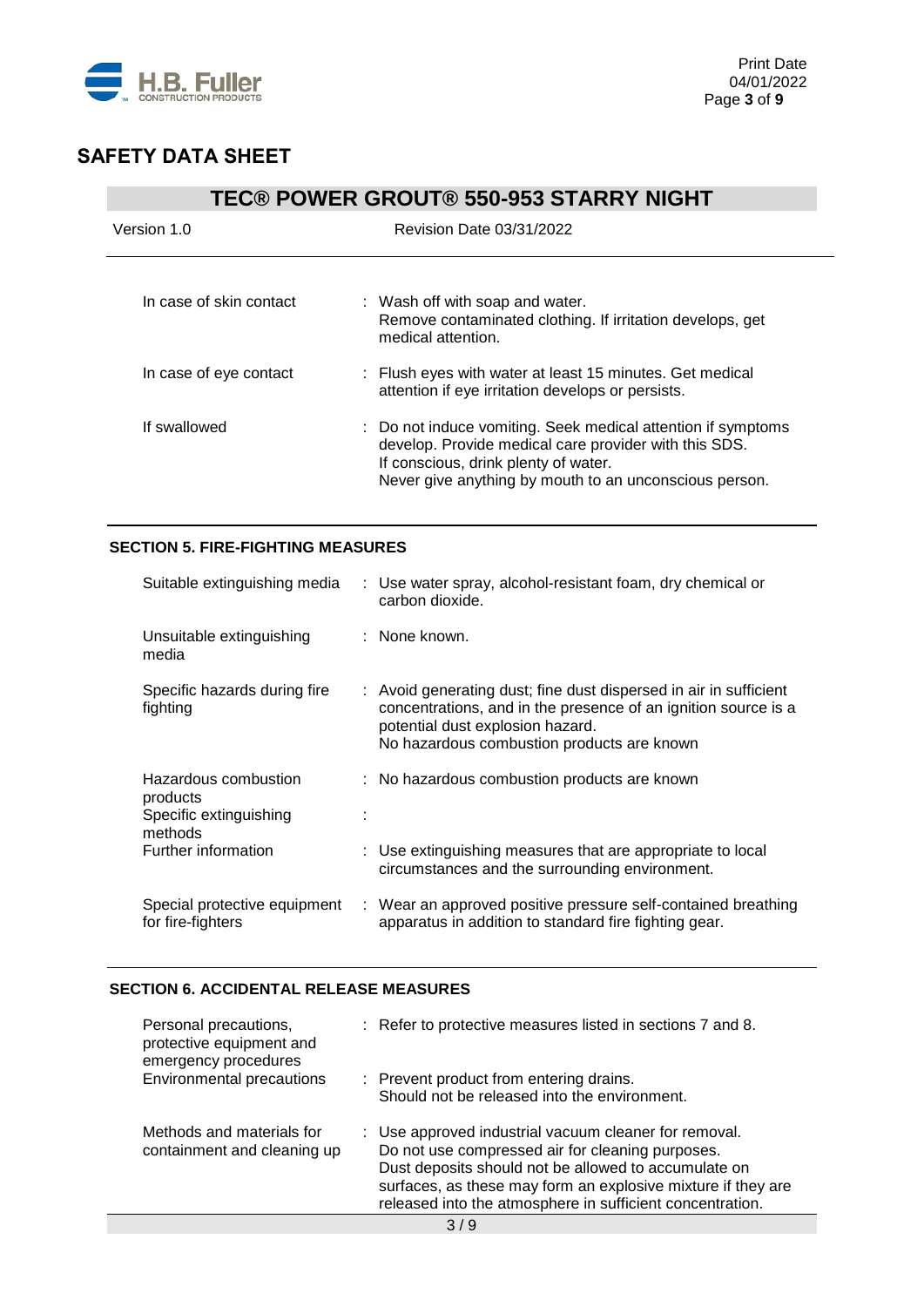

## **TEC® POWER GROUT® 550-953 STARRY NIGHT**

Version 1.0 Revision Date 03/31/2022

### **SECTION 7. HANDLING AND STORAGE**

| Local/Total ventilation     | : Use only with adequate ventilation.                                                                                                                                                                                                                                                         |
|-----------------------------|-----------------------------------------------------------------------------------------------------------------------------------------------------------------------------------------------------------------------------------------------------------------------------------------------|
| Advice on safe handling     | : Avoid creating dust.<br>Dry powders can build static electricity charges when<br>subjected to the friction of transfer and mixing operations.<br>Take precautionary measures against static discharges.<br>Provide for appropriate exhaust ventilation and dust collection<br>at machinery. |
| Conditions for safe storage | : Keep tightly closed in a dry and cool place.                                                                                                                                                                                                                                                |
| Materials to avoid          | : No special restrictions on storage with other products.                                                                                                                                                                                                                                     |

### **SECTION 8. EXPOSURE CONTROLS/PERSONAL PROTECTION**

### **Ingredients with workplace control parameters**

| Components    | CAS-No.    | Value type<br>(Form of<br>exposure)                 | Control<br>parameters /<br>Permissible<br>concentration | <b>Basis</b>     |
|---------------|------------|-----------------------------------------------------|---------------------------------------------------------|------------------|
| quartz (SiO2) | 14808-60-7 | <b>TWA</b><br>(Respirable<br>particulate<br>matter) | $0.025$ mg/m3                                           | <b>ACGIH</b>     |
|               |            | TWA (total<br>dust)                                 | 30 mg/m3<br>/ %SiO2+2                                   | OSHA Z-3         |
|               |            | <b>TWA</b><br>(respirable)                          | 10 mg/m3<br>/ %SiO2+2                                   | OSHA Z-3         |
|               |            | <b>TWA</b><br>(respirable)                          | 250 mppcf<br>/%SiO2+5                                   | OSHA Z-3         |
|               |            | <b>TWA</b><br>(Respirable<br>dust)                  | $0.05$ mg/m $3$                                         | <b>NIOSH REL</b> |
|               |            | <b>TWA</b><br>(Respirable<br>fraction)              | $0.1$ mg/m $3$                                          | OSHA P0          |
|               |            | <b>TWA</b><br>(Respirable<br>dust)                  | $0.05$ mg/m $3$                                         | OSHA Z-1         |
|               |            | PEL<br>(Respirable<br>dust)                         | $0.05$ mg/m $3$                                         | <b>CAL PEL</b>   |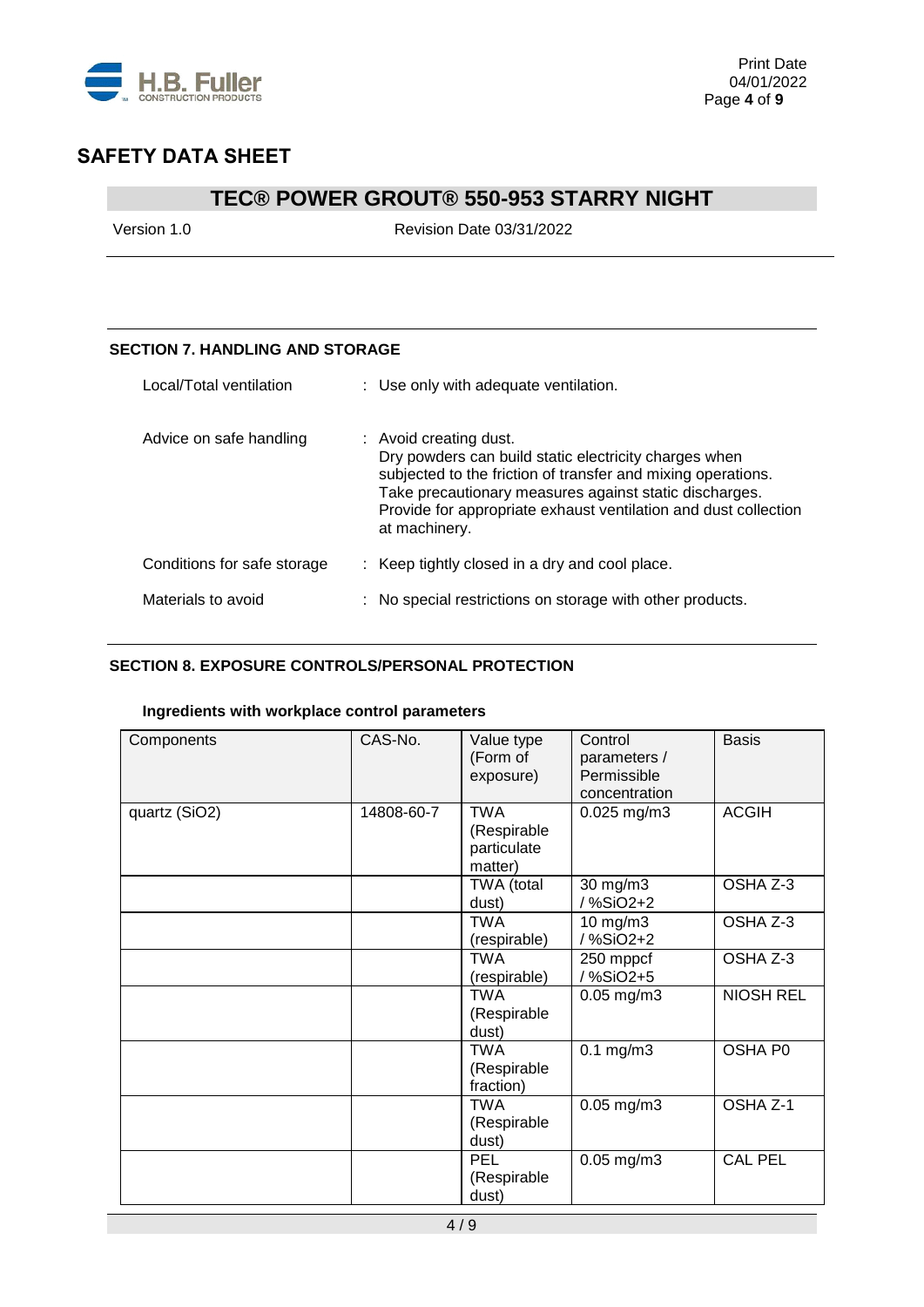

## **TEC® POWER GROUT® 550-953 STARRY NIGHT**

Version 1.0 Revision Date 03/31/2022

|                   |            | TWA<br>(respirable<br>dust fraction)        | $0.1$ mg/m $3$ | OSHA P0          |
|-------------------|------------|---------------------------------------------|----------------|------------------|
| plaster of Paris  | 26499-65-0 | <b>TWA</b><br>(Respirable)                  | $5$ mg/m $3$   | <b>NIOSH REL</b> |
|                   |            | TWA (total)                                 | 10 mg/m3       | <b>NIOSH REL</b> |
|                   |            | TWA (total<br>dust)                         | 15 mg/m3       | OSHA Z-1         |
|                   |            | <b>TWA</b><br>(respirable<br>fraction)      | $5$ mg/m $3$   | OSHA Z-1         |
|                   |            | <b>TWA (Total</b><br>dust)                  | 15 mg/m3       | OSHA P0          |
|                   |            | <b>TWA</b><br>(respirable<br>dust fraction) | $5$ mg/m $3$   | OSHA P0          |
|                   |            | PEL (Total<br>dust)                         | 10 mg/m3       | <b>CAL PEL</b>   |
|                   |            | <b>PEL</b><br>(respirable<br>dust fraction) | $5$ mg/m $3$   | <b>CAL PEL</b>   |
| calcium carbonate | 471-34-1   | PEL (Total<br>dust)                         | 10 mg/m3       | <b>CAL PEL</b>   |
|                   |            | PEL<br>(respirable<br>dust fraction)        | $5$ mg/m $3$   | <b>CAL PEL</b>   |

| <b>Engineering measures</b>   | : Use local exhaust ventilation or other engineering controls to<br>minimize exposures.                                                                                                 |
|-------------------------------|-----------------------------------------------------------------------------------------------------------------------------------------------------------------------------------------|
| Personal protective equipment |                                                                                                                                                                                         |
| Respiratory protection        | : Use respiratory protection unless adequate local exhaust<br>ventilation is provided or exposure assessment demonstrates<br>that exposures are within recommended exposure guidelines. |
| Filter type                   | : Particulates type                                                                                                                                                                     |
| Hand protection<br>Material   | : butyl-rubber                                                                                                                                                                          |
| Eye protection                | : Safety glasses with side-shields                                                                                                                                                      |
| Skin and body protection      | : Long sleeved clothing<br>Remove and wash contaminated clothing before re-use.<br>Skin should be washed after contact.                                                                 |
| Protective measures           | : Avoid contact with skin.                                                                                                                                                              |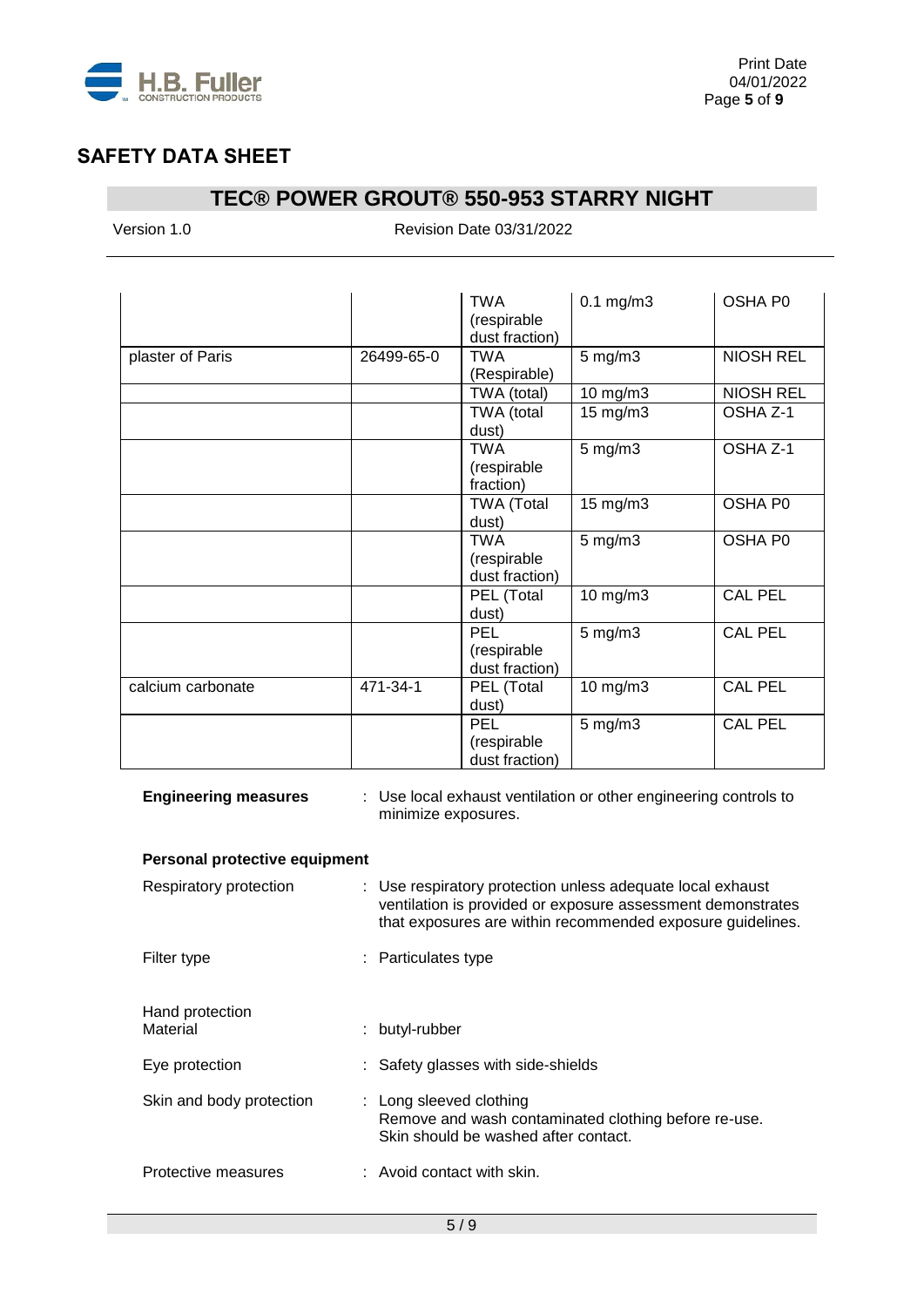

## **TEC® POWER GROUT® 550-953 STARRY NIGHT**

| Version 1.0                                        | Revision Date 03/31/2022                                        |  |  |
|----------------------------------------------------|-----------------------------------------------------------------|--|--|
| Hygiene measures                                   | : Avoid contact with skin, eyes and clothing.                   |  |  |
| <b>SECTION 9. PHYSICAL AND CHEMICAL PROPERTIES</b> |                                                                 |  |  |
| Appearance<br>Color<br>Odor<br>Odor Threshold      | powder<br>blue<br>: odorless<br>no data available               |  |  |
|                                                    | : is not determined<br>is not determined                        |  |  |
| Evaporation rate<br>Upper explosion limit          | not applicable<br>Upper flammability limit<br>is not determined |  |  |
| Lower explosion limit                              | : Lower flammability limit<br>is not determined                 |  |  |
| Density<br>Solubility(ies)<br>Water solubility     | $: 11.0$ lb/gal<br>: is not determined                          |  |  |
| Partition coefficient: n-<br>octanol/water         | : not applicable                                                |  |  |
| Autoignition temperature                           | : is not determined                                             |  |  |
| Viscosity<br>Viscosity, kinematic                  | not applicable                                                  |  |  |

#### **SECTION 10. STABILITY AND REACTIVITY**

| Chemical stability                    | : The product is chemically stable.                   |
|---------------------------------------|-------------------------------------------------------|
| Possibility of hazardous<br>reactions | : Hazardous polymerization does not occur.            |
| Hazardous decomposition<br>products   | : No decomposition if stored and applied as directed. |

### **SECTION 11. TOXICOLOGICAL INFORMATION**

#### **Acute toxicity**

No data available

#### **Skin corrosion/irritation**

No data available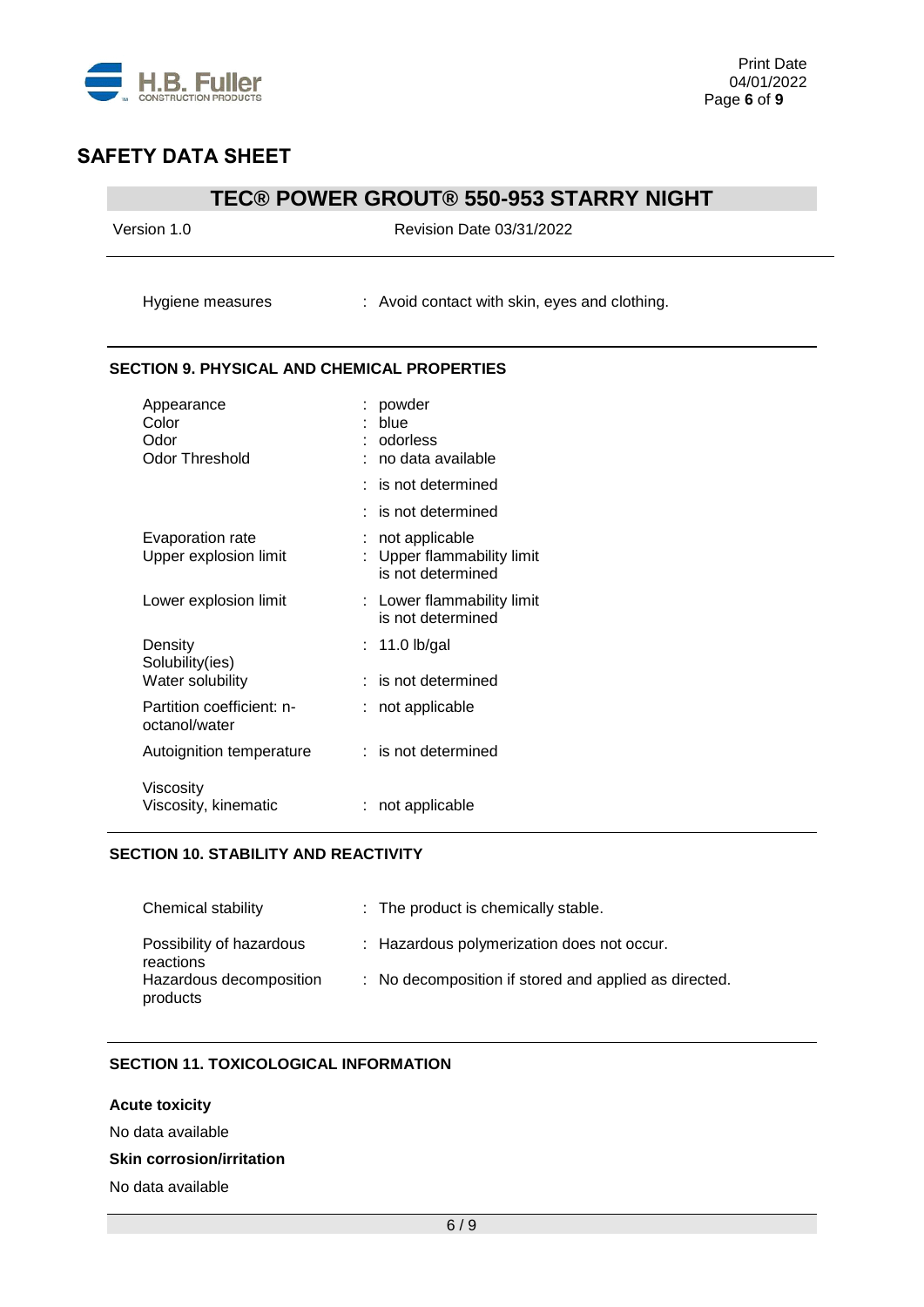

### **TEC® POWER GROUT® 550-953 STARRY NIGHT**

Version 1.0 Revision Date 03/31/2022

#### **Serious eye damage/eye irritation**

No data available

#### **Respiratory or skin sensitization**

No data available

#### **Germ cell mutagenicity**

No data available

#### **Carcinogenicity**

No data available

#### **Reproductive toxicity**

No data available

#### **STOT-single exposure**

No data available

### **STOT-repeated exposure**

No data available

#### **Aspiration toxicity**

No data available

#### **SECTION 12. ECOLOGICAL INFORMATION**

#### **Ecotoxicity**

No data available

#### **Persistence and degradability**

No data available **Bioaccumulative potential**

#### **Mobility in soil**

No data available

#### **Other adverse effects**

No data available

#### **SECTION 13. DISPOSAL CONSIDERATIONS**

#### **Disposal methods**

Waste from residues : To the best of our knowledge, this product does not meet the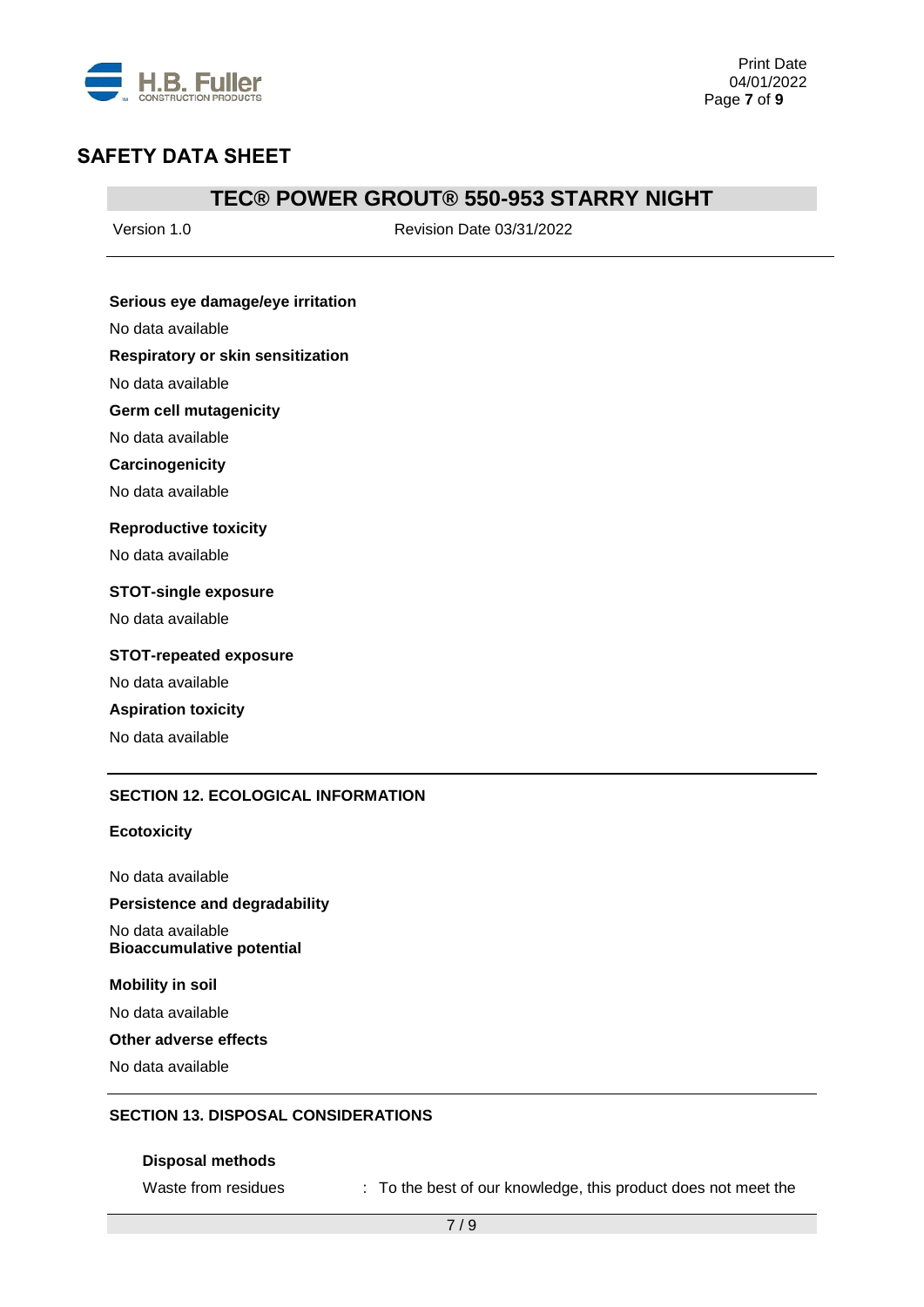

### **TEC® POWER GROUT® 550-953 STARRY NIGHT**

| Version 1.0 | Revision Date 03/31/2022 |
|-------------|--------------------------|
|             |                          |

definition of hazardous waste under the U.S. EPA Hazardous Waste Regulations 40 CFR 261. Disposal via incineration at an approved facility is recommended, as industry best practice. Consult state, local or provincial authorities for more restrictive requirements.

The hazard and precautionary statements displayed on the label also apply to any residues left in the container.

#### **SECTION 14. TRANSPORT INFORMATION**

### **International Regulations**

#### **UNRTDG**

Not regulated as a dangerous good

#### **IATA-DGR**

Not regulated as a dangerous good

#### **IMDG-Code**

Not regulated as a dangerous good

# **Transport in bulk according to Annex II of MARPOL 73/78 and the IBC Code**

Not applicable for product as supplied.

### **Domestic regulation**

**49 CFR** Not regulated as a dangerous good

### **SECTION 15. REGULATORY INFORMATION**

| SARA 311/312 Hazards | : Carcinogenicity<br>Specific target organ toxicity (single or repeated exposure)<br>Skin corrosion or irritation<br>Serious eye damage or eye irritation                                 |
|----------------------|-------------------------------------------------------------------------------------------------------------------------------------------------------------------------------------------|
| <b>SARA 302</b>      | : This material does not contain any components with a section 302<br>EHS TPO.                                                                                                            |
| <b>SARA 313</b>      | : This material does not contain any chemical components with known<br>CAS numbers that exceed the threshold (De Minimis) reporting levels<br>established by SARA Title III, Section 313. |

#### **Clean Air Act**